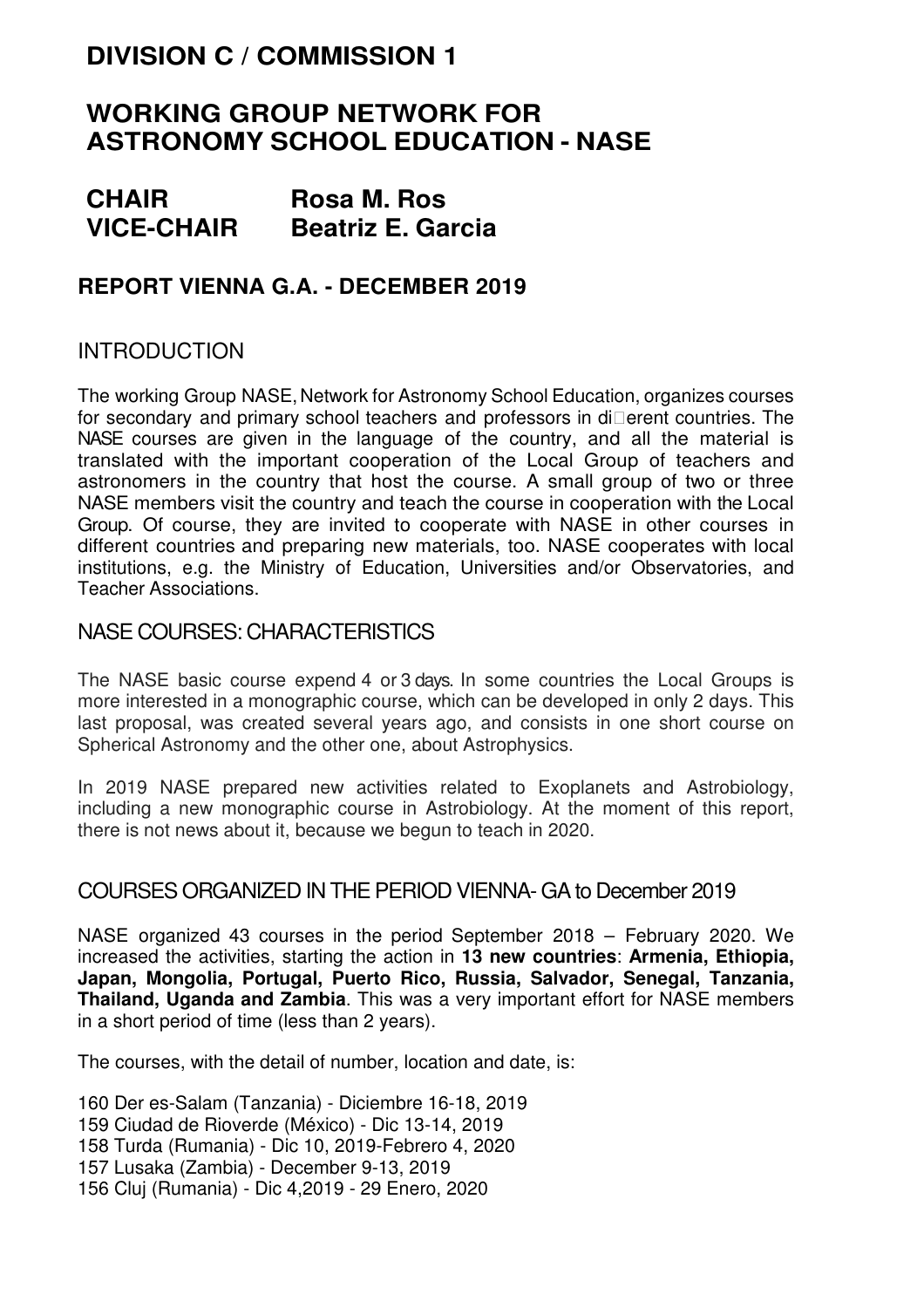155 El Salvador (El Salvador) - November 25-29, 2019 154 Barcelona (España) - Nov 20, 2019-March 11, 2020 153 Santiago (Panamá) - November 14-17, 2019 152 Osaka (Japan) – Nov. 9-10, 2019 151 Encarnación (Paraguay) - Nov 2-Dec 14, 2019 150 Faro (Portugal) - Oct 23, 2019-Enero 20, 2020 149 Xi'an, Shanxi (China) - Octubre 21-25, 2019 148 Neuquén (Argentina) - Octubre 16-19, 2019 147 Adis Abeba (Etiopía) - Octubre 12-13, 2019 146 Tegucigalpa (Honduras) - Septiembre 23-26, 2019 145 Coaque-Manabí (Ecuador) - September 2-6, 2019 144 Moscú (Russia) - August 26-29, 2019 143 Lampung (Indonesia) - August 19-22, 2019 142 Mendoza (Argentina) - August 16-22, 2019 141 Guatemala (Guatemala) - Junio 19-21, 2019 140 Tsetserleg (Mongolia) - June 19-21, 2019 139 Chiang Mai (Thailand) - May 21-24, 2019 138 Mbarara (Uganda) - May 13-14, 2019 137 Yerevan (Armenia) - May 6-8, 2019 136 Dakar (Senegal) - April 22-25, 2019 135 Mbarara (Uganda) - April 5-10, 2019 134 Guadalajara (México) - April 2-5, 2019 133 Quetzaltenango (Guatemala) - March 14-16, 2019 132 Busher (Irán) - March 9-12, 2019 131 San Salvador (El Salvador) - February 20-22, 2019 130 San Juan (Puerto Rico) – February 15-18, 2019 129 Panamá (Panamá) - February 4-8, 2019 128 Barcelona (España) - Janaury 30-June 5, 2019 127 Medellin (Colombia) - January 25-26, 2019 126 Loulé (Portugal) - December 18-22, 2018 125 Managua (Nicaragua) - December 11-13, 2018 124 Lima (Perú) - November 28-29, 2018 123 San Luis Potosí (México) - November 21-23, 2018 122 Cluj (Rumania) - September 2-November 18, 2018 121 Medellin (Colombia) - November 16-17, 2018 120 S. Antonio de los Cobres, (Argentina) - Nov 14-16, 2018 119 Chiriquí (Panamá) - November 12-15, 2018 118 Bandar Lampung (Indonesia) - October 22-25, 2018 117 Shantou (China) - October 14-18, 2018 116 Addis Abeba (Ethiopia) - October 11-14, 2018 115 Foz de Iguaçu (Brasil) - October 3-6, 2018 114 Marcala, (Honduras) - Sept 22-27 Oct, 2018

In summary there are 29 courses that the respectively working group teaches their courses themselves without the support of NASE´s visitors. In America only Chile and Puerto Rico need NASE visitors. Other countries can teach the courses without exterior support (Argentina, Bolivia, Brasil, Colombia, Cuba, Ecuador, Guatemala, Honduras, Mexico, Panama, Paraguay, Peru, Salvador, Uruguay). In other continents the situation is different. Only, some countries can teach themselves without the support of NASE visitors. That is to say, in Asia, China, Indonesia and Iran, in Europe, Portugal, Romania and Spain and finally in Africa Ethiopia can teach themselves.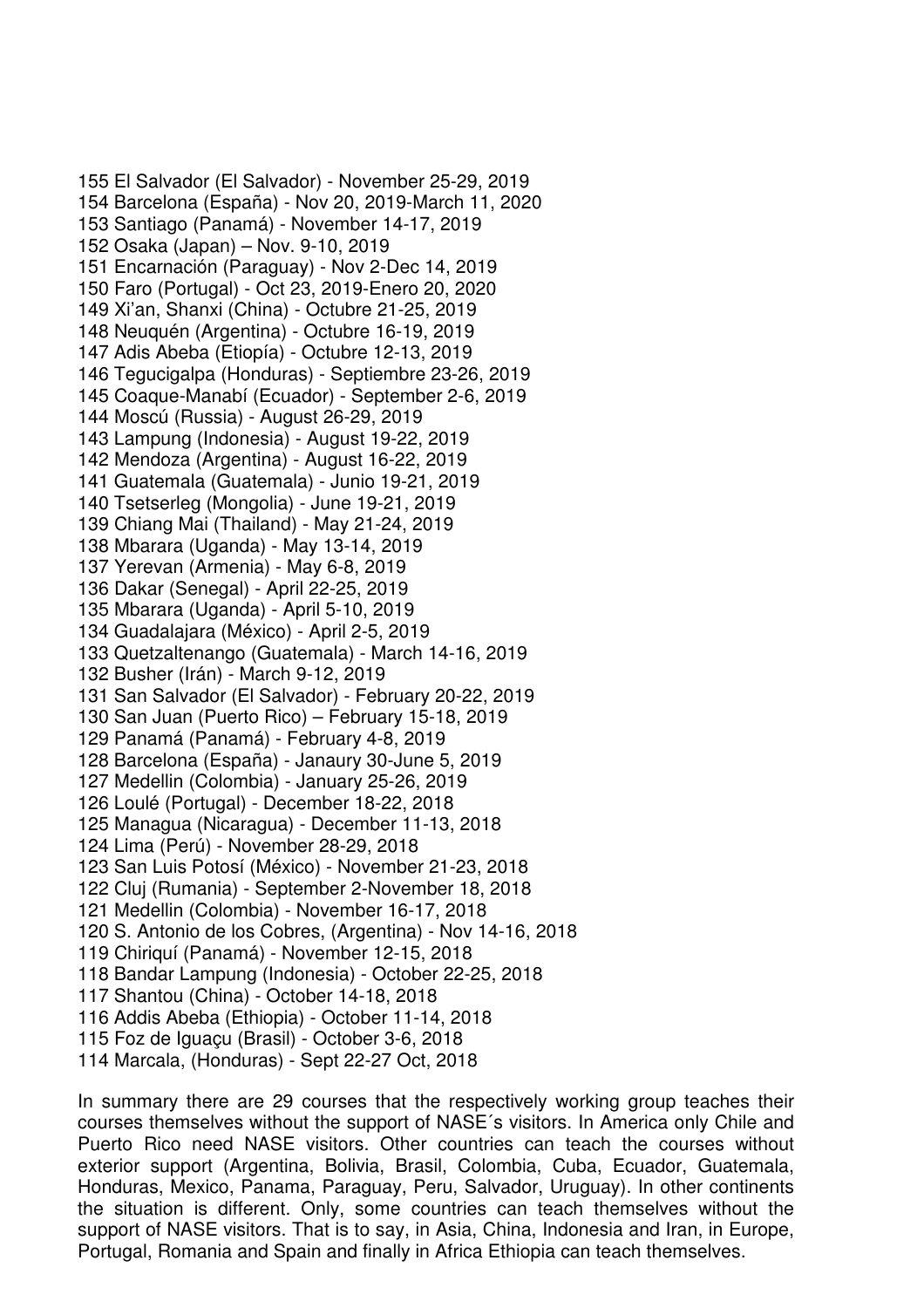For the other courses that needs NASE's visors, there were 16 members of NASE that visited other countries in order to help local working groups to teach news courses. (for a full list of courses see NASE website)

NASE also organized several courses in cooperation: two workshops in Brazil, one in Italy and one in Spain in 2018 and 2019.

# IAU 100 YEARS UDER ONE SKY AND INTERNATIONAL DAY OF THE LIGHT NASE PROJECTS

The "Hershel Experience" was a NASE project proposed as part of the International Day of light in 2018. During half a year it was carried out by more than 50 groups in 8 different NASE countries. With a box, a prism and 4 thermometers, it is easier to observe that the Sun spectra presents different temperatures, but the installed beyond the red presents a higher temperature than the thermometer in the shadow, in all the cases. In this way, the infrared is detected.

In 2019, NASE participate of the IAU-100 Years Under One Sky celebration, proposing the "Power of the Sun" project, from autumn to spring equinoxes. This project was carried out by 16 counties and we received 482 measurements. The idea is to use the Bunsen photometer (the oil spot photometer) in order to determine the power or luminosity of the Sun. The innovation in 2019, was to prepare a setup which permits to make the experience using the face of the participant instead the oil spot. This approach to the detection, permitted the inclusion of blind people. ONCE Foundation (https://www.fundaciononce.es/) a Spanish organization were part of the proposal, and their results were spectacular if we compare with the other ones. This activity was organized in association with CSIC, CONICET, Beijing Planetarium, La Cité des Sciences, EAAE, NARIT and YOMO. The final event was a public exhibition of 10 countries in Spain.

### PUBLISHED BOOKS

The edition and publication of the books which support the courses is also a big goal, up to the moment of this report, the available material is:

• Beatriz Garcia, Ricardo Moreno, Messages in the light of the stars, 2018, (Ed. by Albedo, Spain, in Spanish and English)

• Rosa M. Ros, Beatriz Garcia, Alexandre Costa, The power of the Sun and how to measure it, 2019, (Ed. by Albedo, Spain, in Spanish and English)

• 14 passos para o universo 2019, Ed. Rosa M. Ros and Beatriz García, Portuguese

• Beatriz Garcia, Ricardo Moreno, The distance to the stars, 2020, (Ed. by Albedo, Spain, in Spanish and English)